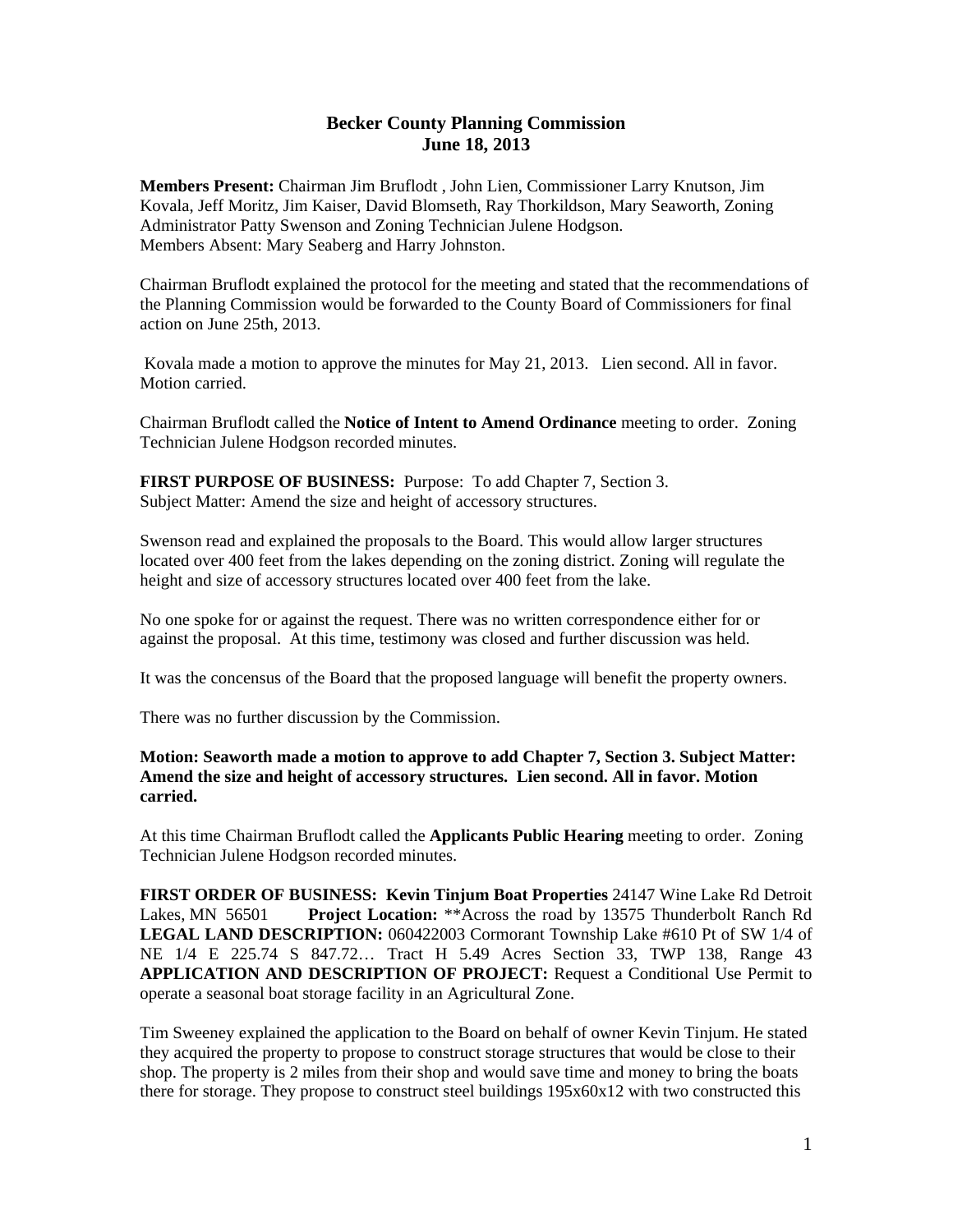year and one next year for a total of three. The intent is to use the structures strictly for storage for the boats that they have serviced and winterized. The employees would transport the boats to and from the storage, the owners will not even know where they are located, they prefer not to let the public know where all the boats are stored. They would transfer the boats Monday-Friday 9am-6pm only. With the request of the storage units being that close to their shop, Sweeney stated they won't be hauling 7 days a week, it will be done efficiently and quickly. Sweeney stated these structures are proposed as far off the road as possible and they will be the last ones filled and the first ones emptied. Sweeney stated he has spoke to the Township and he will maintain the road from the tar to the storage buildings during the summer. Knutson asked how many residents are between this property and the tar road to which was stated 5 on the north side. Knutson asked if the road maintenance will include chemical dust control to which Sweeney stated yes, if needed.

No one spoke for or against the request. Swenson read written correspondences on file from Diane and Ken Ebensteiner, Tony Scheving who were against the application. They stated they purchased property on a environmental lake to avoid commercial activity and they do not support large multiple storage sheds that are run for a business. A letter from Cormorant Township expressed concerns stating they believe the lots on Thunderbold Ranch Road were intended for residential use, concerns of increased boat trailering traffic and citizen's concerns. They continued with the comment that Thunderbolt Ranch Road has not officially been accepted as a maintained township road by Cormorant Township.

At this time, testimony was closed and discussion was held.

Lien stated the proposed placement is good in the way that residents may not even be able to see the sheds. The request is not detrimental to the area.

There was no further discussion by the Commission.

**MOTION: Kaiser made a motion to approve the application as submitted for a Conditional Use Permit to operate a seasonal boat storage facility due to the request would not be detrimental to the area. Kovala second. All in favor. Motion carried.** 

**SECOND ORDER OF BUSINESS: Detroit Mountain Recreational Area Inc** PO Box 1039 Detroit Lakes, MN 56502 **Project Location:** 29409 170th St **LEGAL LAND DESCRIPTION:** 100502000 and 100503000 Erie Township NE1/4 LESS 5 AC & E1/2 OF E1/2 OF NW1/4 and 5 AC SQ in SE Corn N ½… Section 31, TWP 139, Range 40 **APPLICATION AND DESCRIPTION OF PROJECT:** Request a Conditional Use Permit for Recreation Facilities and Area to include downhill skiing, cross country skiing, tubing, camping, hiking and mountain biking. The request is to include a zone change from Residential and Commercial to Agricultural for the entire properties.

Gary Nansen, Stu Omberg and Matt Malone explained the application to the Board on behalf of the Detroit Mountain Recreational Board. The request is to rezone the entire property to agricultural for recreational use. The proposal includes recreational activities such as downhill skiing, snowboarding, tubing, cross country skiing, hiking, mountain biking and sightseeing. They would like the ability to have an occasional event such as weddings and they will not be requesting camping at this time. The lodge facility would include food service along with seating, a ski rental/repair shop, ticket area and restrooms. The area will include the lodge structure, ski hill facility/lifts, snow making facility and parking. They would like to start the project immediately if approved with the timeline of having some of the features open by fall of 2014. Chairman Bruflodt asked if the main entrance would be located off of Hwy 34 to which they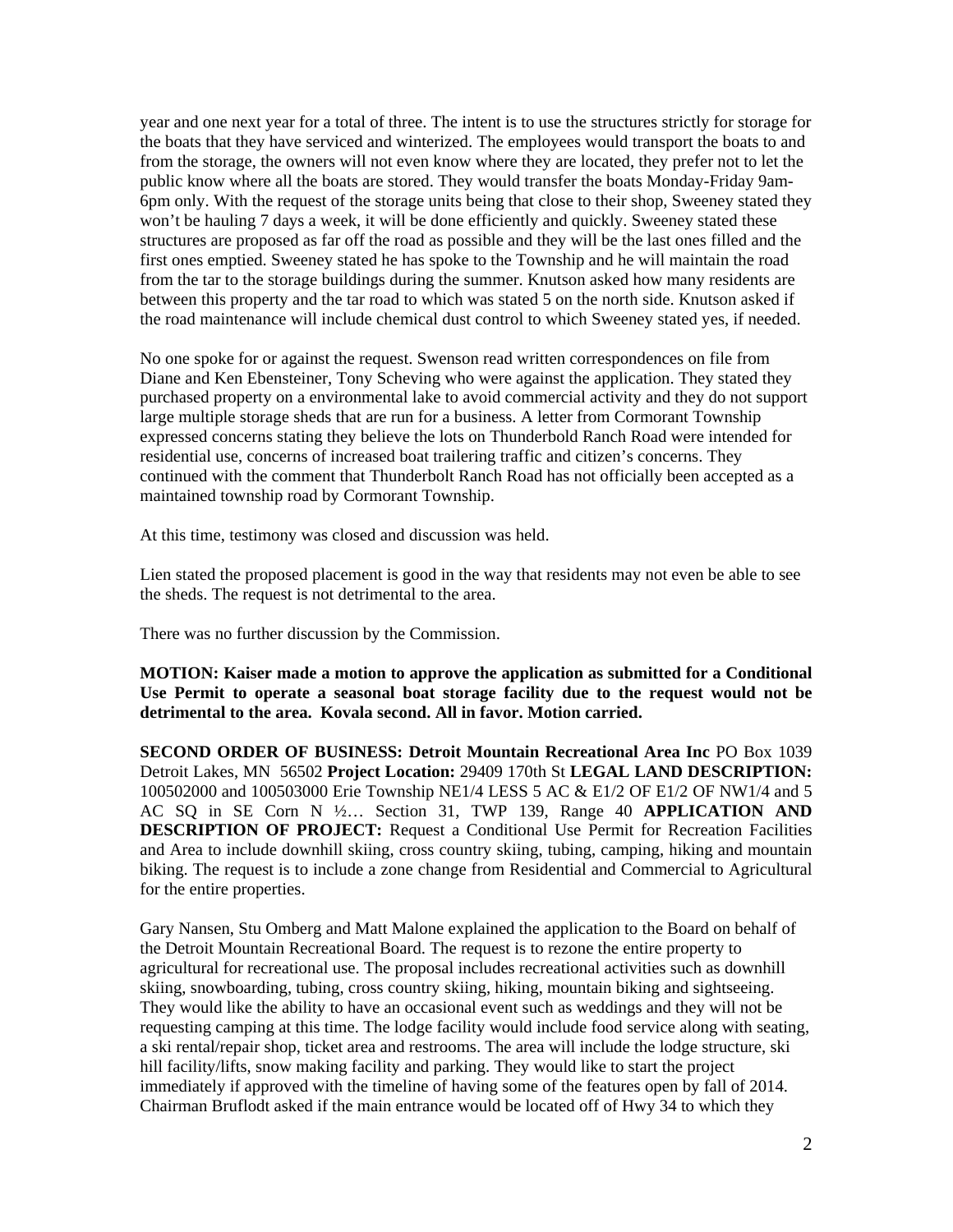stated yes. Bruflodt continued by stating 170<sup>th</sup> St will take on more local traffic and asked if there was any discussion held about updating 170<sup>th</sup> St to accommodate heavy traffic. Nansen stated they sent the Township a letter and are planning a future meeting with Erie Township. Lien stated years ago there was a Motley Crew concert held on the property, will there be anything like that proposed with this request and Nansen stated no, there is nothing like that proposed. Kaiser asked why they will not be having camping on the property and Malone stated at this time camping is out of the question but more of a long term wish/goal with the feasibility study indicating the camping componant would not be practical at this time. Omberg stated they are working on closing at the end of this month and one of the conditions to obtain the financing is contingent on the approval of this request. If the request does not go forward, the project will loose 1.3 million dollars in funding.

Jon Mickelson spoke in favor of the application, but he had concerns regarding the roads. He questioned if the discussion they are going to have with Erie Township will include the upgrade of Otto Zeck Rd and  $170<sup>th</sup>$  St. Lien stated this should be addressed due to increased traffic causes increased problems. Gary Larson spoke to the Board to clarify the road issues between Erie Township and Burlington Township. Years ago when the Detroit Mountain was active, the Burlington Township road was a feeder road to get to the mountain road. Larson noted there was concern then regarding the traffic, washboarding and dust control. Bruflodt asked Nansen if there will be an entrance proposed on the south side of the property to which Nansen stated no. Steve Schmit owns property across the road from the proposed project and supports the request to reopen. He stated the project will create economical development and is a big activity to support. He agreed the roads are an issue and will definitely need to be addressed and the dust controlled. Swenson read written correspondence from Jon and Becky Jasch who are against the application. Swenson read a letter of support from Tom Mortenson. The letter stated he supports the goals of the community, the request will be contributing to important social, community development and a marketing tool to attract tourists. At this time, testimony was closed and discussion was held.

Lien agreed with the previous comments regarding the roads. Lien stated conditions should be addressed regarding road maintenance, dust control, who will be responsible for the costs and upgrades and so forth. Kaiser agreed he can see a dust problem in the summer and heaving problems due to frost out in the spring. Knutson noted they have stated they will meet with Erie Township but what is the guarantee that they will come to some sort of agreement on what will be accomplished with the roads. Bruflodt stated they could place a stipluation in the findings of the motion to include the road concerns. Lien agreed the developers and Erie Township will be required to come into agreement regarding road use, upgrades, maintenance, soft spots/frost heaves, dust control and/or possibly widening and tarring both roads.

There was no further discussion by the Commission.

**MOTION: Lien made the motion to approve the request of a Conditional Use Permit for recreation facilities and area to include downhill skiing, snowboarding, cross country skiing, tubing, hiking, mountain biking, sightseeing along with a lodge, food service and a ski rental/repair shop. The approval is based on the stipulation Detroit Mountain**  Recreational company and Erie Township will develop a resolution regarding 170<sup>th</sup> St and **Otto Zeck road. If the road concerns are not addressed and implemented the outcome will be detrimental to this Conditional Use Permit. The approval also includes a zone change from Residential and Commercial to Agricultural for the entire properties. Kovala second. All in favor. Motion carried.** 

**THIRD ORDER OF BUSINESS: Informational Meeting.**